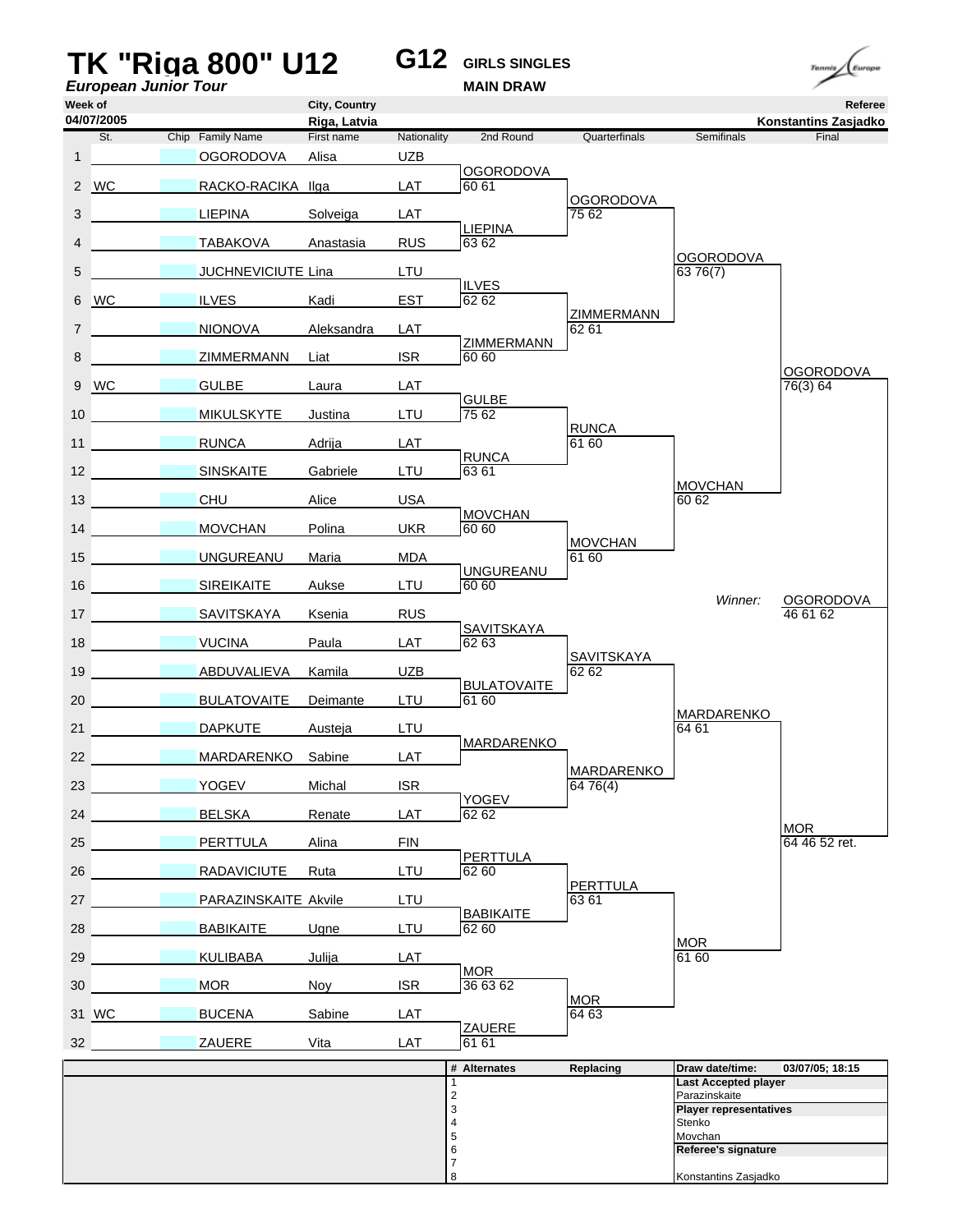## **TK "Riga 800" U12** B12 **BOYS SINGLES**<br> *European Junior Tour European Junior Tour*



**Week of City, Country Referee Riga, Latvia Konstantins Zasjadko** St. Chip Family Name First name Nationality 2nd Round Quarterfinals Semifinals Final 1 20 KUUSING Rene EST KUUSING<br>LTU 60 61 2 **30 GRUZDAS** Eimantas BOTZER<br>64 46 64 3 21 BOTZER Bar Tzuf ISR 64 46 64 **BOTZER**<br>RUS 64 06 63 4 7 VINOGRADOVS Marks TURCAN<br>63 61 5 29 MARTINOVS Stanislavs LAT MDA **B** TURCAN 6 3 TURCAN Igor <mark>TURCAN</mark><br>64 64 7 CHU Adolphus USA 64 64 External **KLAMERS** 8 19 KLAMERS Kaspars <u>TURCAN</u><br>36 76(1) 63 9 11 TVERIJONAS Julius LTU EST **B** RAAG 10 RAAG Henrik POPOV<br>62 36 63 11 18 POPOV Maxim RUS 62 36 63 LAT **POPOV** 12 WC 3TRAZDINS Raimonds **STEPINS** 13 WC 26 GULBIS Kristaps LAT 64 60 **PICHKHADZE**<br>ISR 61 61 14 **PICHKHADZE** Perez Alex **STEPINS** 15 STEPINS Janis LAT 16 76(4) 63 LAT **STEPINS** 16 **32 REINKE** Kirils *Winner:* MUGEVICIUS 17 15 KERNER Markus EST Umpire *b* 61 61 EXTURBIRE **B** MUGEVICIUS 18 MUGEVICIUS Lukas LTU 62 60 **MUGEVICIUS** 19 **12 VIRABJANS** Davids LAT 6363 ISR **B** SKRIPNIK 20 **SKRIPNIK Daniel** Umpire *a* MUGEVICIUS 21 KONDULUKOV Alexey RUS 21 6161 USA KONDULUKOV 22 CHU Addison USA 6361 PODZUS<br>63 62 23 WC 28 PODZUS Janis LAT <u>PODZUS</u><br>LAT 61 26 64 24 WC LAPINS Kristaps MUGEVICIUS<br>75 63 25 31 BABIKAS Daumantas LTU 75 63 Example **B** SADRINS<br>
EXT 6164 26 8ADRINS Arturs SAVRANSKY<br>64 60 27 **PODZUS** Martins LAT 64 60 **EXAMPLE SAVRANSKY**<br> **BR** 67(7) 75 62 28 17 SAVRANSKY Boris KALINAUSKAS<br>61 63 29 PAVLOV Anton EST \_\_\_\_ 61 63 EXALINAUSKAS<br>LTU 61 61 30 16 KALINAUSKAS Oskaras KALINAUSKAS<br>76(3) 62 31 NIKIFOROV Aleksey RUS EST **B** ANNUS<br>
62 36 61 32 ANNUS Taavi **# Alternates Replacing Draw date/time: 03/07/05; 18:00** 1 **Last Accepted player** 2<br>
2<br>
3<br>
4<br>
5<br>
5<br>
Movcha<br>
2<br>
2<br>
Reinke<br> **Player**<br>
Stenko 3 **Player representatives Stenko** Movchan 6 **Referee's signature** 7 8 Konstantins Zasjadko **04/07/2005**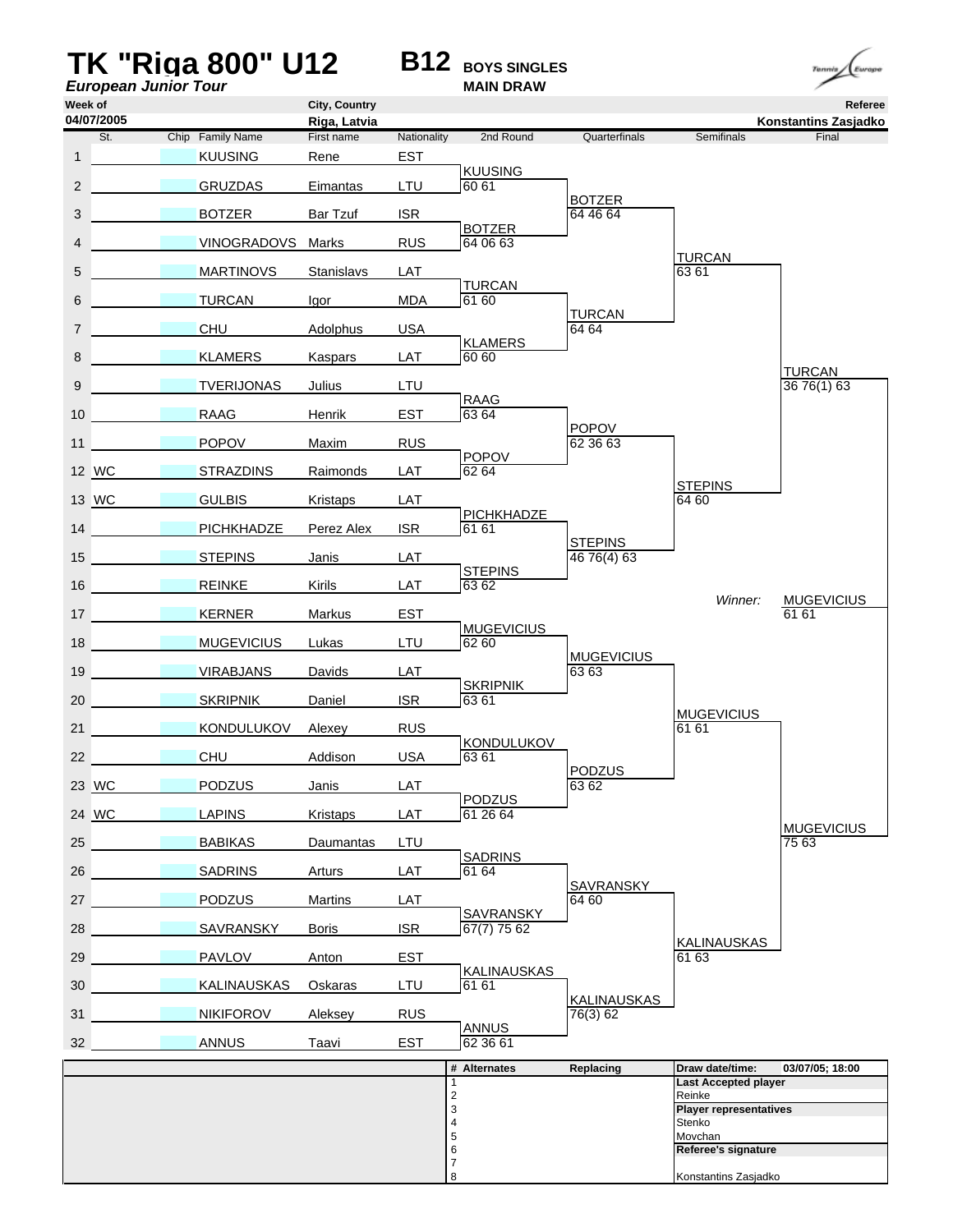